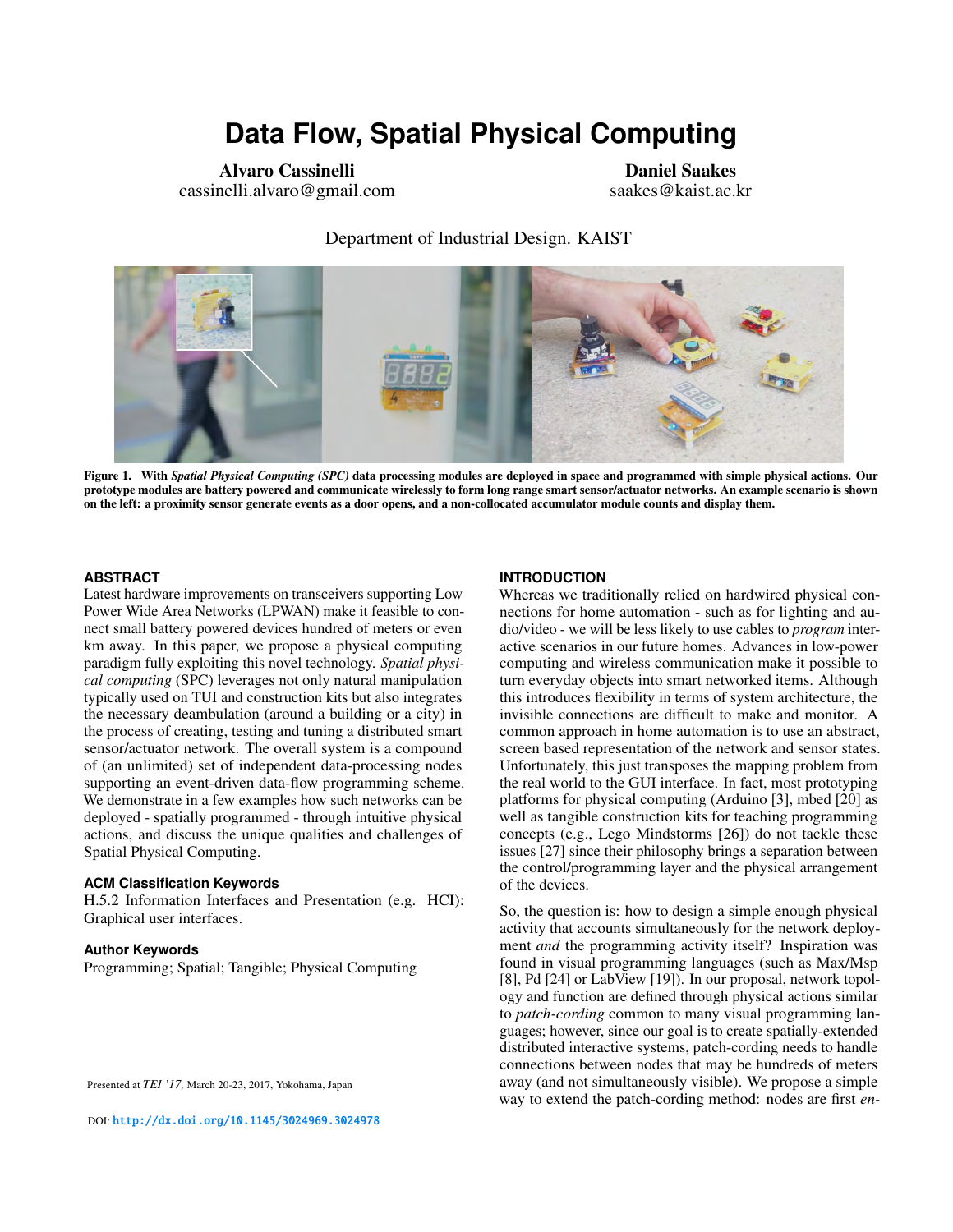*tangled* by *preparing* them through simple physical contact before being brought apart, as shown in Figure [2.](#page-1-0) The user can for instance position (or discover) a module somewhere, touch it with another module to establish a long-range RF-based connection, then walk away and repeat the process on another place hundreds of meters away, as shown in Figure [1.](#page-0-0) In short, this paper contributes to TEI practices by considering the inherent spatial distribution of the system all the way from the earliest ideation stages to testing-in-use [\[35\]](#page-6-3). The proposed implementation may be one out of many, but we believe it is already capable of dealing with most long-range interactive scenarios. Through examples we make a first step to uncover the unique challenges and opportunities of the SPC paradigm that could guide the design of future tangible toolkits, home automation and urban computing systems.

# **RELATED WORK**

Constructions kits were conceived under the credo that in order to acquire a proper understanding of *something* one needs to be able to *build that something* from scratch [\[26\]](#page-6-0). For that reason, a construction kit is essentially a collection of *bricks*, each instantiating a relevant aspect or function of a given studied technology [\[21\]](#page-6-4). In order to understand our present technological reality, construction kits should therefore clearly expose its most salient feature: its capacity to interconnect things wirelessly and at great distances. Despite that logic, we observe that today's most popular physical computing toolkits and construction kits (such as Lego Mindstorms or the more open-ended Arduino platform) mostly target spatially constrained systems. Of course, some (already popular) physical computing kits do away with *cables* for connections and/or tablets for programming, and rely instead on the relative spatial arrangement of modules to build the interaction (e.g. VoodooIO [\[34\]](#page-6-5), littleBits [\[4\]](#page-5-4), Siftables [\[22\]](#page-6-6), Cubelets or RoBlocks [\[28\]](#page-6-7), Google Blocks [\[11\]](#page-5-5), Topobo [\[25\]](#page-6-8)), or for prototyping Internet Of Things (IoT) systems [\[16\]](#page-5-6). However, such approaches still result in spatially constrained systems by design; moreover, and spatially speaking, what is important in those approaches is the *relative* position of the modules, since these are to be deployed over a table and rarely (or never) the modules are scattered over an extended area.

On the other end of the spectrum, we find IoT and home automation systems. Sensors and actuators (both physical and virtual) are prepared without any spatial constraint in mind [\[5\]](#page-5-7). For instance, controlling lighting using a cellphone or actuating windows accordingly to the weather forecast. Programming is performed through IFTTT recipes, but as recent research indicates, only a minority of recipes involves physical devices [\[33\]](#page-6-9). One could rightly argue that prototypes such as Thingy Oriented Programming [\[12\]](#page-5-8), commercial products such as TrackR [\[32\]](#page-6-10) (for locating items with a tag) or Flic [\[18\]](#page-5-9) (a multi-purpose wireless button) are examples of the proposed SPC paradigm. However, not only these instantiations have (very) basic fixed functionality -and activating it can be barely called programming- but most rely on a WiFi or Bluetooth network.

Closer to our approach are systems capable of creating adhoc networks for home automation. Sony Mesh [\[29\]](#page-6-11) is a



Figure 2. Modules connect in a network through outlets (blue LED) and inlets (red LEDs). Connections are made by holding an outlet near an inlet; the module cycles through the inlets to let users select a specific inlet. Through short range infrared communication, modules negotiate RF connection details. The LED is then lit solid, confirming an established connection. Disconnecting modules is achieved in a similar fashion, by again holding the modules together for a brief time.

<span id="page-1-0"></span>distributed sensor/actuator network that can be edited online, but again it relies on a tablet or computer to maintain the network, gather, process and distribute data. The price tag allows for fewer rather than more modules since the targeted market seems to be home automation and not learning and experimentation in the field of physical computing. The Reality Editor [\[14\]](#page-5-10) is an original AR-oriented approach: passive objects and/or electronic appliances are tagged with fiducial markers, and the user can connect them using an AR interface. While this is more in line with our investigation, it still diverges considerably at the conceptual and implementation levels - from the need of a centralized server-client infrastructure to the recruiting of everyday objects as input/output interfaces with more or less arbitrary functions, thus rendering abstract programming impossible.

The ReacTable [\[17\]](#page-5-11) is the closest example of what we see as a true SPC system: the network is created through simple gestures, and absolute positions of the modules is relevant both for the user and for the program structure. This is no coincidence since modular synthesizers were the paragon of data-flow oriented machines. ReacTable, however, is implemented over a table; modules are just Plexiglas cubes without computing power; and finally, operations include high-throughput sound streams. In our implementation, each module works more like a physical widget that can, if so desired, be permanently attached to an object to give it input/output capabilities as well as entangling it to other things far away.

### **DESIGN**

A network is composed of several fixed-function modules or nodes. These are battery-powered sensor/actuator/processing units, exchanging data over an RF LoRa based protocol. As explained in the introduction and simply put: this is an attempt to instantiate in the physical world (and without spatial constraints) the "pipes and filter" software design pattern [\[7\]](#page-5-12)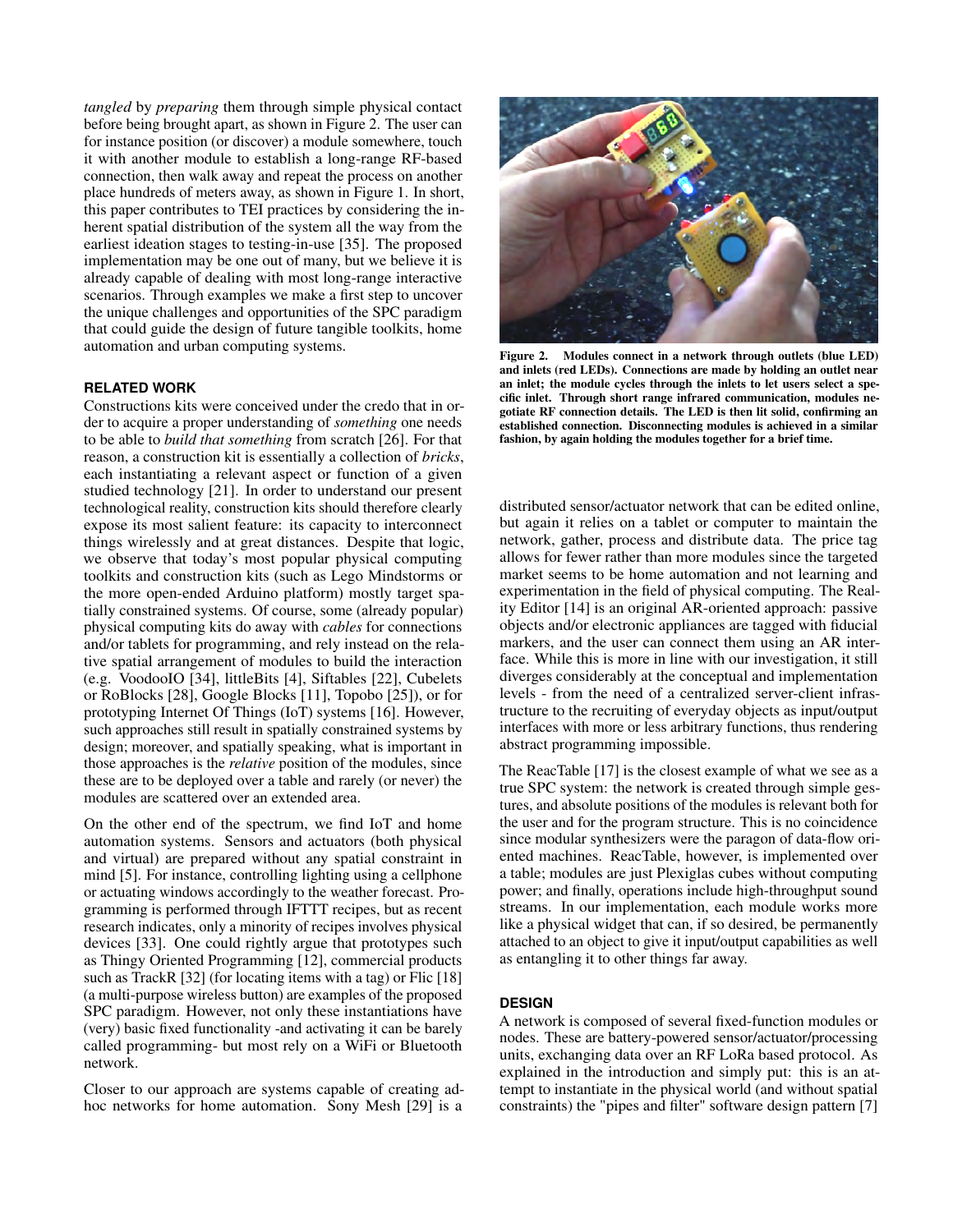

Figure 3. A teach button on the remote control activates the sensor programming mode. In this case a proximity sensor is physically trained by demonstrating a range of values.



Figure 4. A countdown alarm is made with a dial, counter, button and buzzer module. Connections are shown in green. The dial sets the top number through the 2nd inlet of the counter, the button decrements the counter through the 3rd inlet. The counter outputs a bang on zero.

<span id="page-2-0"></span>and the philosophy of visual programming languages such as Max/Msp.

A typical module has three inlets and one outlet, as shown in Figure [2.](#page-1-0) The module receives data on the inlets and combine that with local sensor data (if any) to compute some function. The result is delivered through the (unique) output, and used to control a local actuator (if any). Data can be a *bang* message, forcing the module to execute its computation and deliver the result, or a *value* message such as a sensor value or a number set by a dial module. Inlets (resp. outlets) can connect to multiple sending (resp. receiving) nodes enabling arbitrarily complex network topologies and allowing for a variety of functionality. A connection between two modules is made by simply bringing the modules together, outlet near inlets. Through short range Infrared communication, modules negotiate connection details. Inlet/outlet LEDs signal each established connection. Holding the modules together makes the modules cycle the connection through its inputs, letting the user select a specific inlet. Once a connection is made, modules communicate exclusively over RF and can be deployed. Breaking particular connections is achieved in a similar fashion, by again holding the modules together.

#### **Module Types**

Conceptually, there are three types of nodes: sensors, actuators, and processing nodes. In reality, each node is a blend of these three functions. A key design constraint is to keep a manageable number of different nodes each with a simple and dedicated function, yet the set should be sufficiently rich to support a variety of scenarios.

*Sensor modules* work by detecting events and generating a bang at the outlet. Trigger conditions are taught by example or teach-in. As shown in Figure [3,](#page-2-0) it suffices to press a learning button and then simulate the condition limits for a few seconds. Most sensors (distance, sound-level, force, tilt, etc) can use this principle; in case teach-in is not realistic (e.g. setting a temperature range), the range can be set using values received on the second and third inlet. Note that receiving a bang on the first inlet causes the module to read and pass the sensed value through the outlet, even if this was not an "event". This is

<span id="page-2-1"></span>useful for data-logging and real-time sensor displays. Sensors modules include input interfaces such as dials, buttons and sliders, and automatically output their state when actuated upon (change event).

*Actuator modules* obey to a bang or value on the first, second or third inlet by actuating some hardware device. Typical actuator modules host a buzzer, a solenoid, an RGB LED or a display. The second and third inlet can be used to set parameters for the actuator (maximum or minimum values, type of pulse, etc).

*Processing modules*: Most modules contain some sort of logic, e.g. when to output and how to handle data on the inlets. However, while simple sensors and actuators may have some signal processing capacity or learning logic, processing modules are truly programmable max/msp-like objects: input parameters are given by the data on the inlets, but they also have their own internal state variables and logic. Simple examples are modules that combine inlets with logic gates, perform simple arithmetic calculations, or delay or synchronize messages.

#### **Making Networks**

The key advantage of SPC is that it integrates test analysis and design not only for physical prototyping [\[13\]](#page-5-13) but also within the environment and in-use [\[35\]](#page-6-3). When studying the principle, two deployment work-flows naturally emerged. A first approach is to design and build a network on a table before deploying the modules in space. For instance, modules can be arranged on a large sheet of paper, while connections are sketched and annotated in place with pens or post-its. Alternatively, networks are programmed *in situ*. For example, counting how many people enter a building (Figure [1\)](#page-0-0), is made with a few modules as follows: first, a proximity sensor module is mounted near a door, and connected to a hand-held buzzer module. Therefore, the (previously taught) activation range can be immediately tested and confirmed with a beeping sound. Then, the buzzer can be disconnected and replaced with a counter module that records the number of events. This counter module (that also works as a convenient display) can be positioned at any location within range of the RF signal.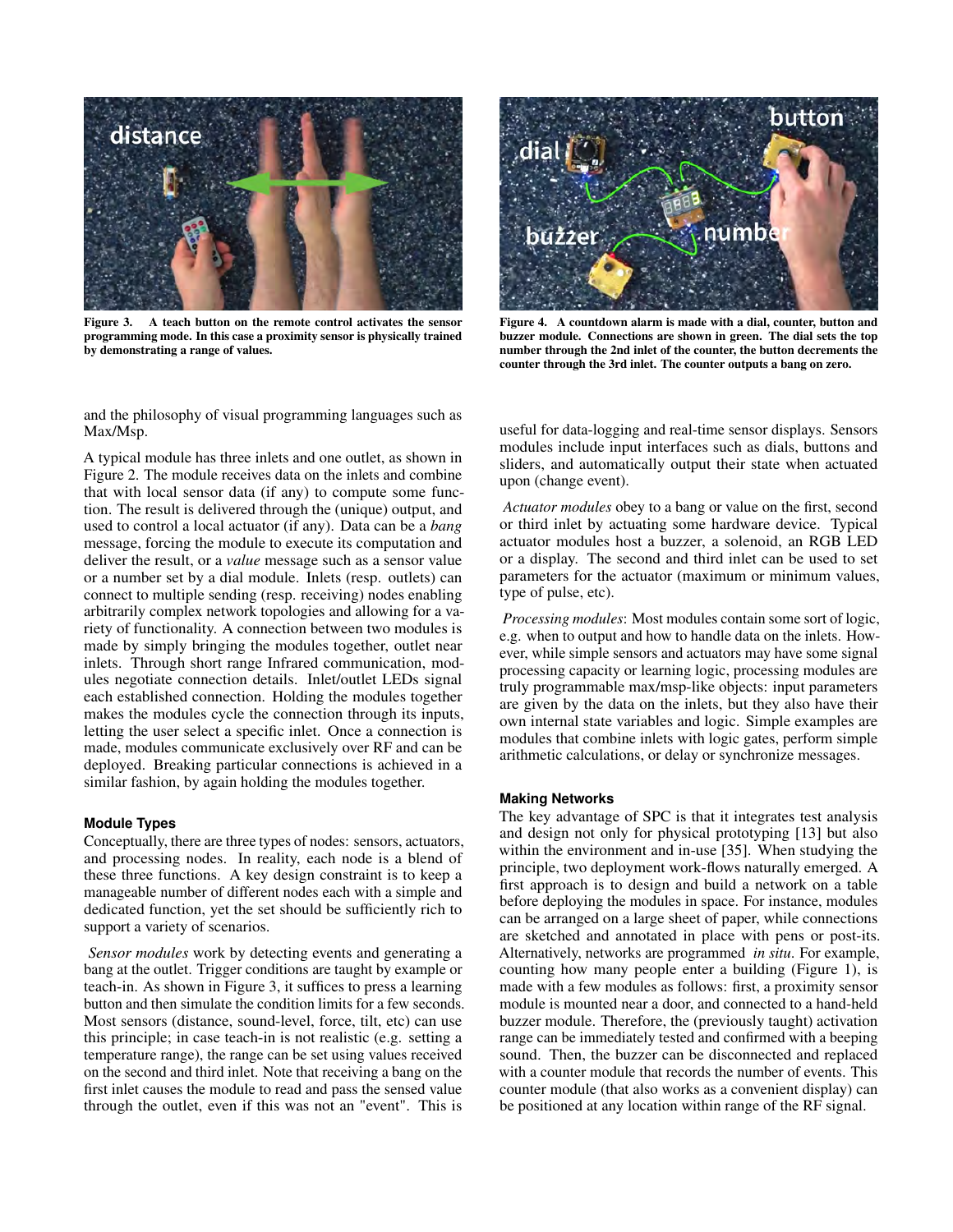Networks can be described as directed graphs. Figure [4,](#page-2-1) shows a simple (non-recursive) event-counter network. A dial is connected to the second inlet of the counter module, to set the top number by hand. The button module is connected to the third inlet and each button press lowers the displayed number (the first inlet of the number module increases the counter). When the counter reaches zero it outputs a bang, and the buzzer beeps. Networks can be also be cyclic. For instance the network shown in Figure [4](#page-2-1) can be turned into a (one time) countdown sequence (i.e, a *for loop*) using a metro(nome) module. The metro function can be toggled using a bang on its first inlet. When active, if the metro is connected to the counter module, it will make it count down to zero. A buzzer will make a sound when zero is reached, but if we connect its output back to the toggle inlet of the metro, the metro would stop beating.

A popular activity in STEM (Science, Technology, Engineering, and Mathematics) education is measuring and collecting data in the environment. A simple sensor network with a metro(nome) module can be made to accomplish this as shown in Figure [5.](#page-3-0) A dial is connected to the 2nd inlet of the metronome to set the sampling frequency. The output of the metro is connected to the first inlet of a sensor module to make it output its value on a bang. A number module could then displays the sensed value in real time, a data logging module store the data on an SD card or a gateway module upload this to the Cloud.

### **Application Scenarios**

With only a few modules a wide variety of applications can be accomplished that scale from tabletop, home, to urban computing and show the potential for the TEI community. Scenarios sketched here can be designed using traditional prototyping platforms such as Zigbee [\[2\]](#page-5-14) mesh networks and Arduinos. However, our claim is that SPC and our initial implementation let users and designers focus on the situated design or ad-hoc solutions rather the diving into programming and debugging low-level distributed computing for custom made solutions.

*Data loggers* consist of one or more sensors and a metro module, to sample and log data somewhere. *Event loggers* can also count the number of particular events. More complicated networks could include number modules that show a maximum or minimum or display a timestamp. SPC logging networks could be put to use to prototype urban computing systems [\[23\]](#page-6-12) such as sensors networks for citizen science [\[15\]](#page-5-15), opinion gatherers [\[10\]](#page-5-16) or in-the-wild displays [\[9\]](#page-5-17) as it embeds computation in the real world. Because modules do not require internet, SPC could function in remote or rural areas, on the water, and possibly in balloons.

*Simple communication networks* such as a doorbell. Morse code signaling can be made uni or bi-directional combining a button and a buzzer. When made wearable, modules could be put to use for multi-user interaction such as games, but also as portable alarms within buildings, playgrounds or neighborhoods. Programming and deployment can be a teaching activity in itself.



Figure 5. Measuring real time sensor values can be easily achieved using a metro(nome) module. The metro outputs a bang at a specified frequency, forcing the sensor to output its value. The number module displays it.

<span id="page-3-0"></span>*Sensors and alarms* could be made on the spot and without requiring a smart phone network for instance to detect a flood in a basement, track temperature in an oven, etc. [\[31\]](#page-6-13). Baby alarms could react on sound level and could be made wearable. Other wearable applications could be found in ad-hoc reminders, for instance to support the elderly.

## **PROTOTYPE**

A module is composed of three physical layers: (a) a reconfigurable sensing/actuation "shield"; (b) the communication layer (IR and RF transceivers) and (c) the microcontroller and power layer. The current prototype consists of hand-manufactured modules with a custom made shield housing common controls (a button, a rotary encoder), actuators (a buzzer, an RGB LED, a four digit 7-segment display), and a metronome with a start-stop button and a display for the frequency. The sensor and actuator shield does not yet use a standard physical protocol; instead, we have exposed several pins of the microcontroller (GPIO pins, I2C and SPI). We plan to standardize the connector, possibly using the Groove [\[30\]](#page-6-14) to reuse hardware from other classic construction kits such as Phidgets or littleBits. Connecting modules manually is handled using infrared NEC IrDA protocol. Carrier detection is performed by a TSOP38238 IC. An IR beacon is generated every second by an IR LED driven at a very low current to reduce the transmission range to a few centimeters. The IR beacon broadcasts the RF node identifier. When a connection is accepted, it is stored in the EEPROM in both modules, and the modules start communicating over RF. The RF transceiver is an RFM69 module [\[1\]](#page-5-18) , capable of transmitting at low baudrates over a distance of 300m using a license-free ISM (Industry Scientific and Medical) frequency band. Data transmission is only one way: towards the nodes connected to the outlet. Data transferred is of the simplest nature: in most of the cases, it's a binary value (an event has taken place or not). It can also be more complex (for instance, numeric values from a sensor). The sender ID and the timing of arrival are retrieved from the header of the RF packet. A typical packet is always less than 60 bytes and it's transmitted rarely (only when an event is detected). As this is an asynchronous data-driven network, time stamp plays an important role: the node can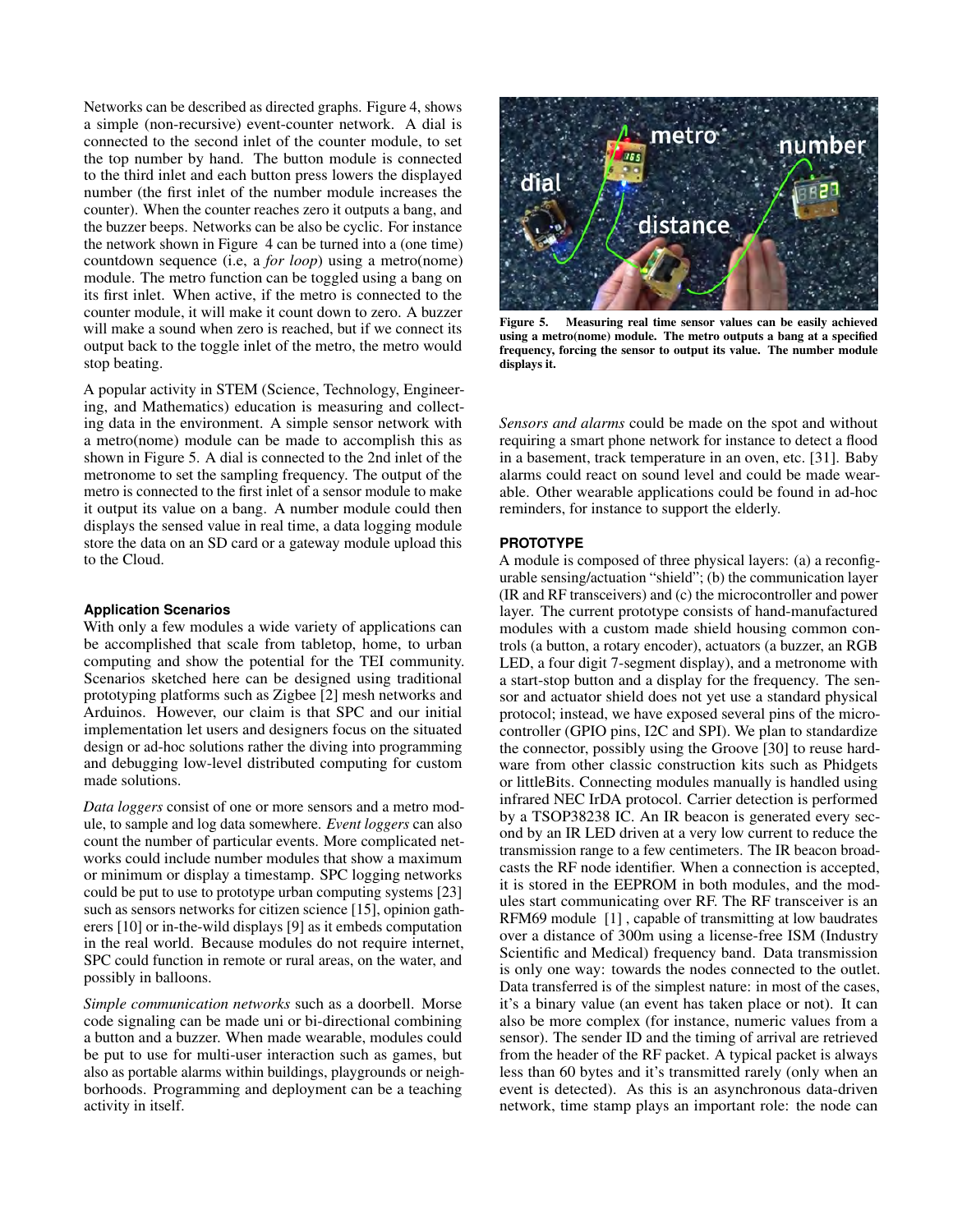be set to "latch" (i.e. "compute") only when all the required data on the inlets is presented simultaneously. Alternatively, it can process the data whenever all the required data is ready on the inlets (messages sent to any inlets store the values on the objects and signal it as new data until it is used). Finally, data can be processed only when signaling this explicitly by sending a "bang" on the first (leftmost) inlet (values arriving at this inlet carry an implicit "bang" message, just as in MAX/MSP). While transmitting at maximum power (20 dB), the module needs about 100 mA. However, since transmission is infrequent, most of the time the device is in listening mode, consuming only 16mA. Therefore, we found that without any kind of power optimization (sleep modes), a 300mAh LiPo battery is sufficient to power the device for a few hours.

## **DISCUSSION**

The goal of Spatial Physical Computing is to bridge the gap between 1) the present physical computing practices, namely programming embedded systems to be deployed later in the environment, and generally resulting in spatially constrained systems when teaching and 2) the growing reality of the Internet of Things, that nowadays rest on many different commercial APIs and diverse existing wireless infrastructures. Our approach is a basic technique for building and deploying distributed physical computing systems sharing some aspects of both worlds. No computer, tablet or smartphone is needed to configure or maintain the system. Event-driven programming is popular over mobile platforms today because it captures, in the virtual realm, the complexity of real world interactions. It is surprising then that a coherent "programming" framework has not been yet proposed in the field of physical computing nor in spatial computing [\[6\]](#page-5-19); we set ourselves to investigate the potential of the SPC paradigm, but for this, it is still necessary to make a number of design choices. Indeed, while developing SPC, two themes emerged related to the interaction design of such networks, detailed below.

#### **Considerations when Making Nodes Physical**

We can foresee a future in which the hardware that composes the modules will be cheap enough so that creating relatively simple Max/Msp like networks will not be more "costly" than drawing them on the computer. However, current reasons of cost and practicality make it unreasonable to break down node functionality too much. Put another way, we cannot just translate, in the physical world, the design choices made for GUI based, 2D visual programming languages. We need to find the right level of functional decomposition: on one side "thin" elements (very simple sensor or actuator modules with some functionality), and on the other side "fat" modules (or processing elements with more computer power and/or hardware interfaces). For the same reasons, we may take a hybrid approach following some design choices made on platforms such as littleBits or even Arduino. That is, instead of having a fixed function module, attaching and detaching physical parts (or "shields") to the module can reconfigure certain functional aspects - for instance inverting inputs or outputs, adding delays or setting the mode of "latching" (synchronous or asynchronous)

Finally, if one wants to realize the vision of a one dollar "coin" module that can remain functional for months or years, power remains an important handicap. We believe that given the event-driven approach (and thus extremely low average bitrate of the system), this will likely not be a problem in the next iteration of the system, at least for sensing, data processing, and LoRa RF communication. We estimate that even without new cell technology, solar charging and power optimization (periodic deep sleep), should be enough to maintain modules running for months.

### **Visualizing Invisible Connections**

Some problems not explicitly addressed in this paper are how to simulate, analyze and debug a network before, during or after deployment. The current modules indicate a connection with a single color LED on inlets and outlet so that networks with multiple connections cannot be visually identified. Future nodes will have RGB LEDs instead so that each virtual patch-cord (i.e edge of the network) will feature a unique color. Associated with this is the problem of whole-network discovery. We are tackling this problem by using a "sniffer" module connected to the computer. It listens to all the communications in the network and represents it on a 2D interface resembling a Max/Msp patch. This software can also be used to simulate a network. In parallel, we are exploring two different Augmented Reality solutions to the problem of network monitoring. The first is similar to ReacTable and is useful when studying a system over a table, *before* deployment. It consists of projecting the invisible links between the modules and graphically represent the flow of the data. Alternatively, if we need to monitor a network already deployed in space, we may use fiducial trackers or other 3D tracking alternatives and highlight the links as virtual patch-cords or bezier curves augmenting the real space.

## **CONCLUSION AND FUTURE WORK**

Our goal with this research is to expand the reach of physical computing and its teaching by introducing real-world, spatial (functional, aesthetic) considerations from the start. Most intriguing, and because of the expected miniaturization and cost fall of its electronic components, those modules could be shared and exchanged by all, and function as a pervasive *physical computing resource* or *currency* capable of creating and sustaining - bottom-up - the infrastructure of a smart city. Future work is to deploy the prototype modules in a STEM environment. With the help of Plan Ceibal in Uruguay [\[36\]](#page-6-15), we are producing 50 modules for an "in-the-wild" user test, including teachers and students of various ages.

Apart from the use as a teaching platform integrating distributed system thinking, the system could become a ubiquitous sensing/actuator network covering large (rural?) areas, and if robust enough, it could even be a cheap way to prototype, tune and deploy autonomous control systems in industrial plants or farmlands. Finally, an important goal is to reduce the cost of each module under a couple of dollars, allowing for a large and truly democratic deployment as well as making it easy to repair or hack the hardware for other purposes. Low cost will render the system accessible to children of all ages (can break without fear), but also adults and creative makers.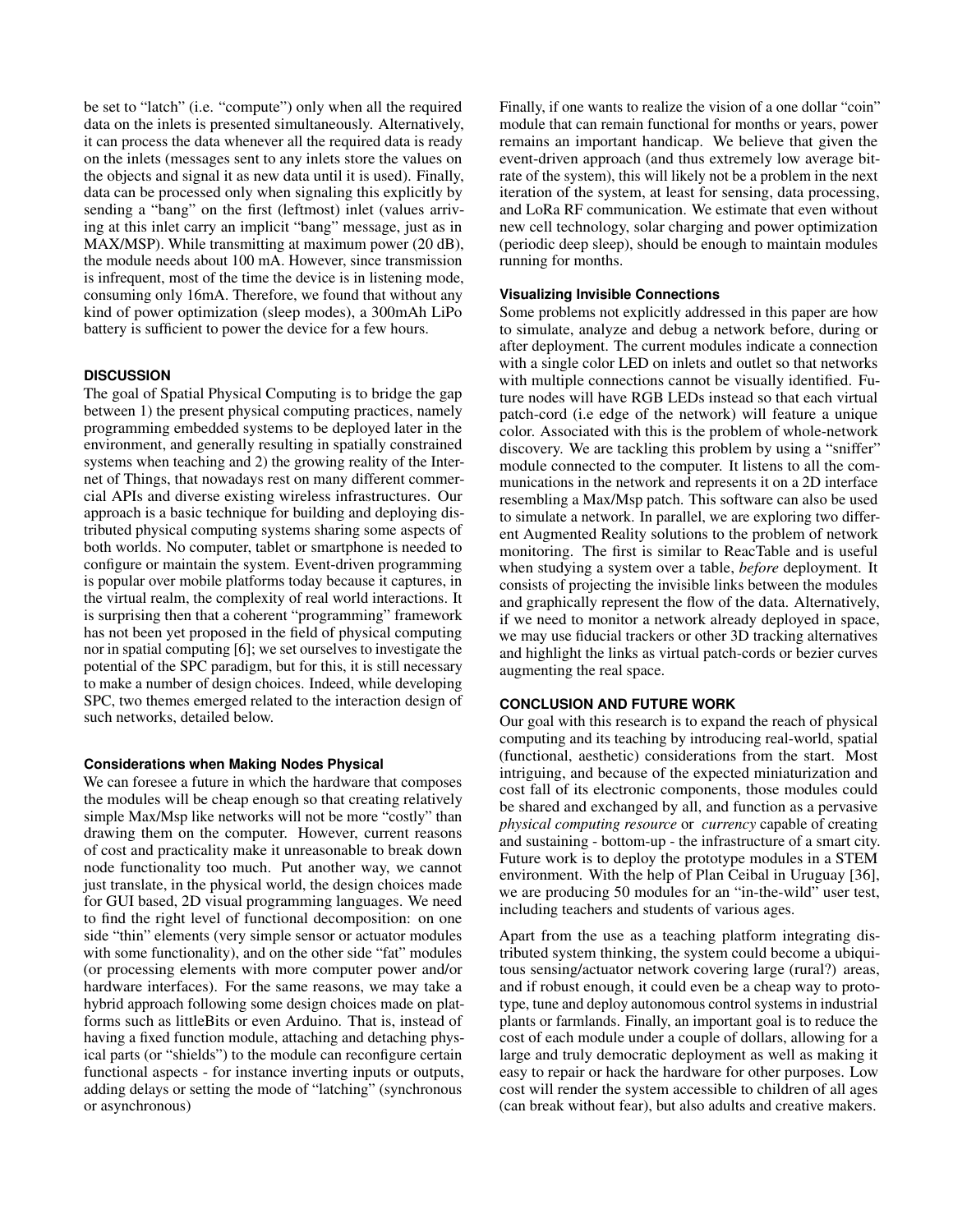## <span id="page-5-18"></span>**REFERENCES**

- 1. LoRa Alliance. 2016a. Mobile Experts White Paper for LoRa Alliance Where does LoRa Fit in the Big Picture? (2016). Retrieved Retrieved August 3, 2016 from [https://www.lora-alliance.org/portals/0/documents/](https://www.lora-alliance.org/portals/0/documents/whitepapers/20160404JG_Mobile_Experts_Whitepaper_LoRa_Alliance.pdf) [whitepapers/20160404JG\\_Mobile\\_Experts\\_Whitepaper\\_LoRa\\_](https://www.lora-alliance.org/portals/0/documents/whitepapers/20160404JG_Mobile_Experts_Whitepaper_LoRa_Alliance.pdf) [Alliance.pdf](https://www.lora-alliance.org/portals/0/documents/whitepapers/20160404JG_Mobile_Experts_Whitepaper_LoRa_Alliance.pdf).
- <span id="page-5-14"></span>2. ZigBee Alliance. 2016b. Zigbee. (2016). Retrieved August 3, 2016 from <http://www.zigbee.org>.
- <span id="page-5-0"></span>3. Massimo Banzi, David Cuartielles, Tom Igoe, Gianluca Martino, and David Mellis. 2016. Arduino. (2016). Retrieved August 3, 2016 from <http://www.arduino.cc>.
- <span id="page-5-4"></span>4. Ayah Bdeir. 2009. Electronics As Material: LittleBits. In *Proceedings of the 3rd International Conference on Tangible and Embedded Interaction (TEI '09)*. ACM, New York, NY, USA, 397–400. DOI: <http://dx.doi.org/10.1145/1517664.1517743>
- <span id="page-5-7"></span>5. Michael Blackstock and Rodger Lea. 2014. Toward a Distributed Data Flow Platform for the Web of Things (Distributed Node-RED). In *Proceedings of the 5th International Workshop on Web of Things (WoT '14)*. ACM, New York, NY, USA, 34–39. DOI: <http://dx.doi.org/10.1145/2684432.2684439>
- <span id="page-5-19"></span>6. C. Borcea, C. Intanagonwiwat, P. Kang, U. Kremer, and L. Iftode. 2004. Spatial programming using smart messages: design and implementation. In *24th International Conference on Distributed Computing Systems, 2004. Proceedings.* 690–699. DOI: <http://dx.doi.org/10.1109/ICDCS.2004.1281637>
- <span id="page-5-12"></span>7. Frank Buschmann, Regine Meunier, Hans Rohnert, Peter Sommerlad, and Michael Stal. 1996. *Pattern-Oriented Software Architecture, Volume 1, A System of Patterns*. Wiley, Chichester, UK.
- <span id="page-5-2"></span>8. Cycling74. 2016. Max connects objects with virtual patch cords to create interactive sounds, graphics, and custom effects. (2016). Retrieved August 3, 2016 from <https://cycling74.com/products/max>.
- <span id="page-5-17"></span>9. Sarah Gallacher, Jenny O'Connor, Jon Bird, Yvonne Rogers, Licia Capra, Daniel Harrison, and Paul Marshall. 2015. Mood Squeezer: Lightening Up the Workplace Through Playful and Lightweight Interactions. In *Proceedings of the 18th ACM Conference on Computer Supported Cooperative Work & Social Computing (CSCW '15)*. ACM, New York, NY, USA, 891–902. DOI: <http://dx.doi.org/10.1145/2675133.2675170>
- <span id="page-5-16"></span>10. Connie Golsteijn, Sarah Gallacher, Lisa Koeman, Lorna Wall, Sami Andberg, Yvonne Rogers, and Licia Capra. 2015. VoxBox: A Tangible Machine That Gathers Opinions from the Public at Events. In *Proceedings of the Ninth International Conference on Tangible, Embedded, and Embodied Interaction (TEI '15)*. ACM, New York, NY, USA, 201–208. DOI: <http://dx.doi.org/10.1145/2677199.2680588>
- <span id="page-5-5"></span>11. Google. 2016. Project Bloks: creating a development platform for tangible programming. (2016). Retrieved August 3, 2016 from <https://projectbloks.withgoogle.com/>.
- <span id="page-5-8"></span>12. Florian Güldenpfennig, Daniel Dudo, and Peter Purgathofer. 2016. Toward Thingy Oriented Programming: Recording Marcos With Tangibles. In *Proceedings of the TEI '16: Tenth International Conference on Tangible, Embedded, and Embodied Interaction (TEI '16)*. ACM, New York, NY, USA, 455–461. DOI:

### <http://dx.doi.org/10.1145/2839462.2856550>

- <span id="page-5-13"></span>13. Björn Hartmann, Scott R. Klemmer, Michael Bernstein, Leith Abdulla, Brandon Burr, Avi Robinson-Mosher, and Jennifer Gee. 2006. Reflective Physical Prototyping Through Integrated Design, Test, and Analysis. In *Proceedings of the 19th Annual ACM Symposium on User Interface Software and Technology (UIST '06)*. ACM, New York, NY, USA, 299–308. DOI: <http://dx.doi.org/10.1145/1166253.1166300>
- <span id="page-5-10"></span>14. Valentin Heun, James Hobin, and Pattie Maes. 2013. Reality Editor: Programming Smarter Objects. In *Proceedings of the 2013 ACM Conference on Pervasive and Ubiquitous Computing Adjunct Publication (UbiComp '13 Adjunct)*. ACM, New York, NY, USA, 307–310. DOI:

#### <http://dx.doi.org/10.1145/2494091.2494185>

- <span id="page-5-15"></span>15. Steven Houben, Connie Golsteijn, Sarah Gallacher, Rose Johnson, Saskia Bakker, Nicolai Marquardt, Licia Capra, and Yvonne Rogers. 2016. Physikit: Data Engagement Through Physical Ambient Visualizations in the Home. In *Proceedings of the 2016 CHI Conference on Human Factors in Computing Systems (CHI '16)*. ACM, New York, NY, USA, 1608–1619. DOI: <http://dx.doi.org/10.1145/2858036.2858059>
- <span id="page-5-6"></span>16. Tom Jenkins. 2015. Designing the "Things" of the IoT. In *Proceedings of the Ninth International Conference on Tangible, Embedded, and Embodied Interaction (TEI '15)*. ACM, New York, NY, USA, 449–452. DOI: <http://dx.doi.org/10.1145/2677199.2691608>
- <span id="page-5-11"></span>17. Sergi Jordà, Martin Kaltenbrunner, Günter Geiger, and Marcos Alonso. 2006. The reacTable: A Tangible Tabletop Musical Instrument and Collaborative Workbench. In *ACM SIGGRAPH 2006 Sketches (SIGGRAPH '06)*. ACM, New York, NY, USA, Article 91. DOI:<http://dx.doi.org/10.1145/1179849.1179963>
- <span id="page-5-9"></span>18. Shortcut labs Sweden. 2016. Flic. the smart wireless button. (2016). Retrieved August 3, 2016 from <https://www.thetrackr.com>.
- <span id="page-5-3"></span>19. Labview. 2016. LabVIEW System Design Software. (2016). Retrieved August 3, 2016 from <http://www.ni.com/labview/>.
- <span id="page-5-1"></span>20. Mbed. 2016. Mbed. (2016). Retrieved August 3, 2016 from <http://www.Mbed.com>.